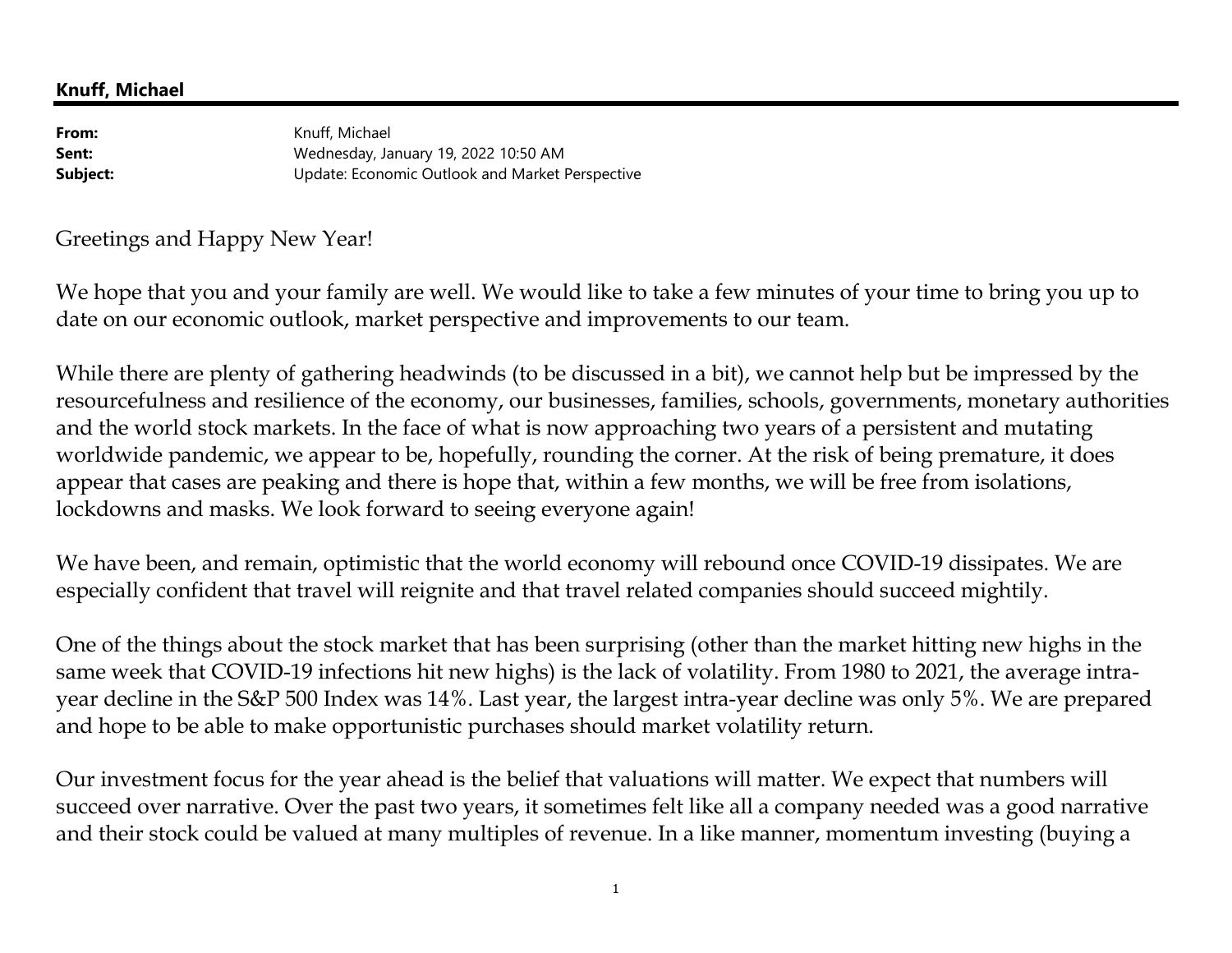stock because the price was rising) became quite the rage. We suspect those ships have sailed. In essence, we are staying disciplined and diversified.

We are also quite aware of the gathering inflationary headwinds and we favor companies that can thrive in a rising price world. Likewise, we expect interest rates to rise and we favor lower bond durations to help protect client portfolios.

In other news, we are delighted to announce that Andrew Bevan, CFA, CAIA, has been promoted and will now be more involved with and accessible to all of our clients. Andrew has a sharp mind and multi-disciplined experience. He has become an integral member of our investment committee, providing valuable insight and analysis. The depth and breadth of our team has never been stronger.

Lastly, we are conscious that many of us have overwhelmed inboxes. We never want to risk becoming "spam". For those of you that would like to see more analysis from us and our firm, we invite you to visit two locations. The first is the Newsletter section of our website (https://www.prentiswmg.com/commentary.htm). On this page, we post useful new planning and investing related articles each month under the Newsletters section. Additionally, we welcome you to follow us on Facebook (Prentis Wealth Management Facebook Page) and/or LinkedIn (Peter Prentis LinkedIn and Michael Knuff LinkedIn) where we frequently post market and economic commentary and other useful information.

There is an old saying that: "now is always the hardest time to invest". We face much uncertainty in the world in the coming year. We remain optimistic, but cautious.

We are here for you and your family. We look forward to connecting with each of you this year. Hopefully, that will be in person, with a hug or a handshake!

Wishing you good health, happiness and prosperity (and travel!) in the year ahead.

Best,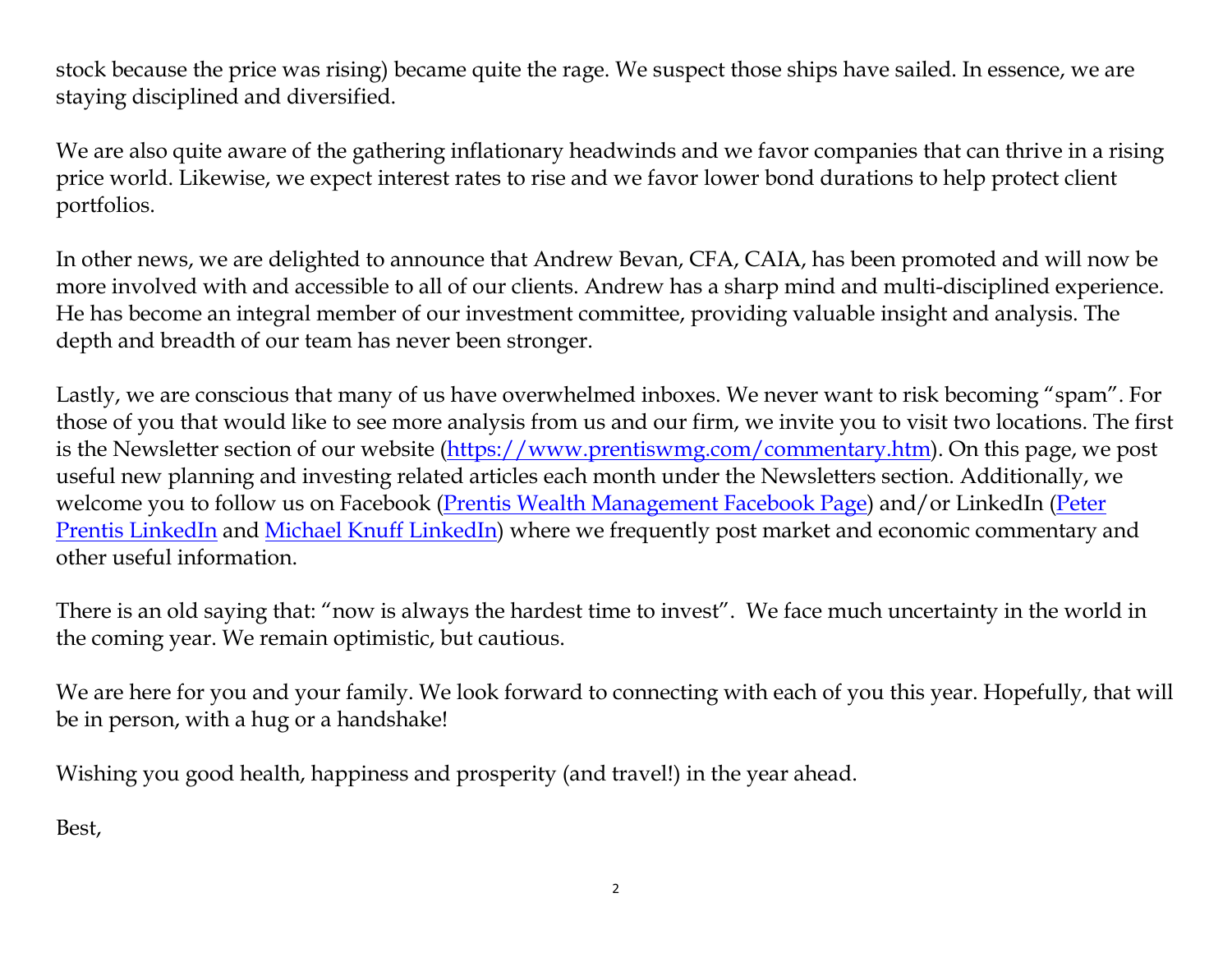Peter, Mike, Stuart, Andrew, Joe and Edita

**Peter D. Prentis, CFP®Managing Director – Investments2021, 2020, 2019 & 2018 Forbes Best-in-State Wealth Advisor\*\*** 

**Michael Prentis Knuff, CFP®**, **CPWA®**, **CIMA**®, **CDFA**®**Managing Director – Investments 2021 Forbes Best-in-State Wealth Advisor\*\* 2020, 2019 & 2018 Forbes Top Next Generation Advisor\*\*** 

**J. Stuart BevanSenior Vice President—Investments**

**Andrew Bevan, CFA®**, **CAIA®Financial Advisor** 

**Joseph Bennett Vice President Senior Registered Client Associate** 

**Edita Mertira Associate Vice President Senior Registered Client Associate** 

**Prentis Wealth Management Group**  *of Wells Fargo Advisors*  280 Park Avenue, 27W New York, NY 10017 Toll Free Direct: 877-PRENTIS / 877-773-6847 Local: 212-953-7633 FAX: 212-953-7634